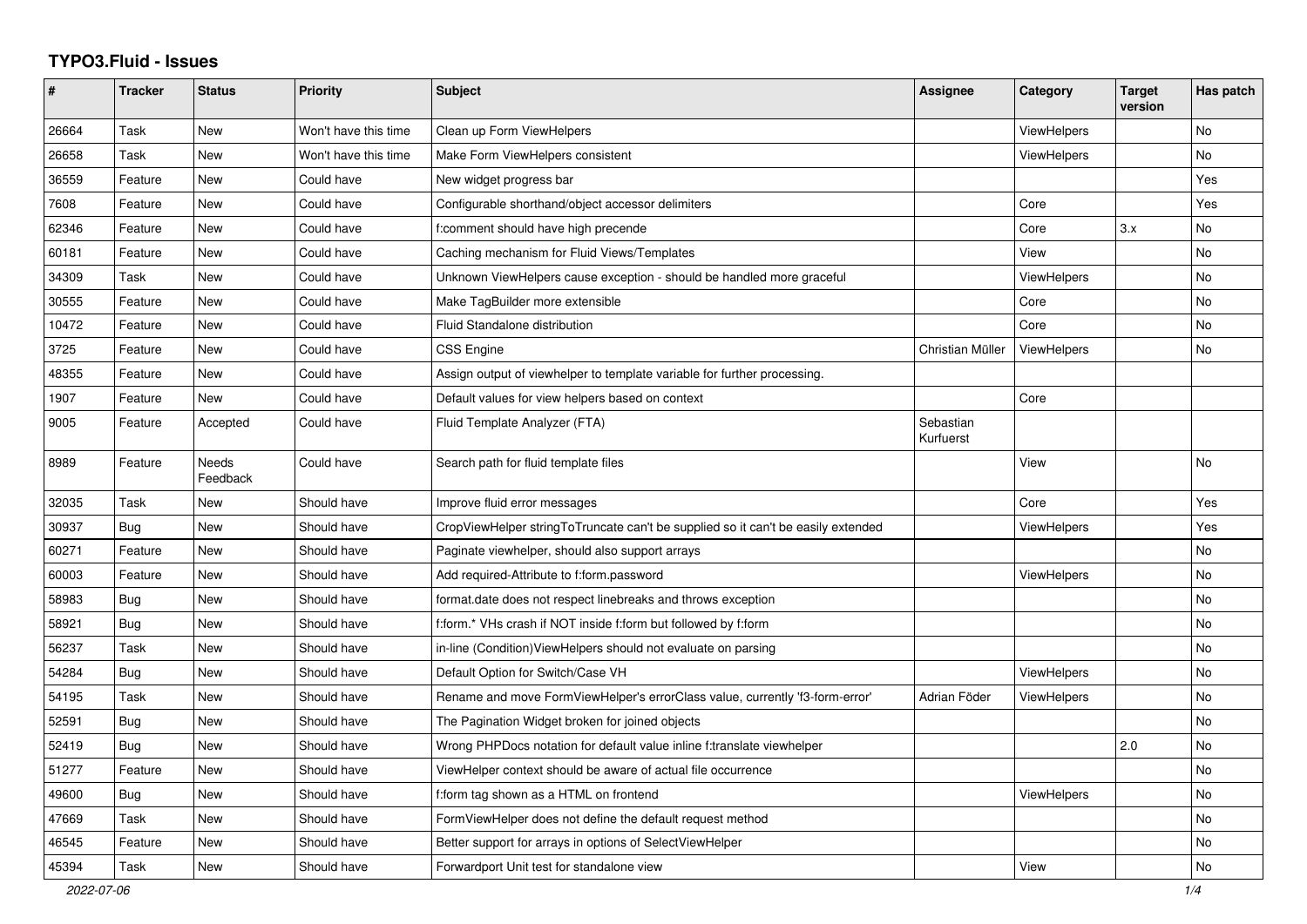| #     | <b>Tracker</b> | <b>Status</b> | <b>Priority</b> | Subject                                                                                                     | <b>Assignee</b>              | Category           | <b>Target</b><br>version | Has patch |
|-------|----------------|---------------|-----------------|-------------------------------------------------------------------------------------------------------------|------------------------------|--------------------|--------------------------|-----------|
| 45153 | Feature        | <b>New</b>    | Should have     | f:be.menus.actionMenuItem - Detection of the current select option is insufficient                          |                              |                    |                          | No        |
| 43072 | Task           | New           | Should have     | Remove TOKENS for adding templates fallback in Backporter                                                   |                              | View               |                          | No        |
| 43071 | Task           | New           | Should have     | Remove TOKENS for adding fallback teplates in B                                                             |                              |                    |                          | No        |
| 42743 | Task           | New           | Should have     | Remove inline style for hidden form fields                                                                  |                              |                    |                          | No        |
| 42397 | Feature        | New           | Should have     | Missing viewhelper for general links                                                                        |                              |                    |                          | No        |
| 40081 | Feature        | New           | Should have     | Allow assigned variables as keys in arrays                                                                  |                              |                    |                          | No        |
| 39990 | Bug            | <b>New</b>    | Should have     | Same form twice in one template: hidden fields for empty values are only rendered<br>once                   |                              | Core               |                          | <b>No</b> |
| 39936 | Feature        | <b>New</b>    | Should have     | registerTagAttribute should handle default values                                                           |                              | <b>ViewHelpers</b> |                          | No        |
| 38130 | Feature        | <b>New</b>    | Should have     | Checkboxes and multiple select fields should have an assignable default value                               |                              |                    |                          | No        |
| 37619 | Bug            | <b>New</b>    | Should have     | Fatal Error when using variable in name attribute of Section ViewHelper                                     |                              | <b>ViewHelpers</b> |                          | No        |
| 37095 | Feature        | New           | Should have     | It should be possible to set a different template on a Fluid TemplateView inside an<br>action               | Christopher<br><b>Hlubek</b> |                    |                          | <b>No</b> |
| 36655 | Bug            | New           | Should have     | <b>Pagination Links</b>                                                                                     |                              | Widgets            |                          | <b>No</b> |
| 36410 | Feature        | New           | Should have     | Allow templates to send arguments back to layout                                                            |                              | ViewHelpers        |                          | No        |
| 33215 | Feature        | New           | Should have     | RFC: Dynamic values in ObjectAccess paths                                                                   |                              |                    |                          | No        |
| 31955 | Feature        | New           | Should have     | f:uri.widget                                                                                                |                              | Widgets            |                          | No        |
| 28554 | Bug            | <b>New</b>    | Should have     | (v4) implement feature flag to disable caching                                                              |                              |                    |                          | No        |
| 28553 | <b>Bug</b>     | New           | Should have     | improve XHProf test setup                                                                                   |                              |                    |                          | No        |
| 28552 | Bug            | New           | Should have     | (v5) write ViewHelper test for compiled run; adjust functional test to do two passes<br>(uncached & cached) |                              |                    |                          | No        |
| 28550 | Bug            | <b>New</b>    | Should have     | (v4) make widgets cacheable, i.e. not implement childnodeaccess interface                                   |                              |                    |                          | No        |
| 28549 | <b>Bug</b>     | New           | Should have     | make widgets cacheable, i.e. not implement childnodeaccess interface                                        |                              |                    |                          | No        |
| 12863 | Bug            | New           | Should have     | Attributes of a viewhelper can't contain a '-'                                                              | Sebastian<br>Kurfuerst       | Core               |                          | No        |
| 10911 | Task           | New           | Should have     | Tx Fluid ViewHelpers Form AbstractFormViewHelper->renderHiddenIdentityField<br>should be more reliable      |                              | <b>ViewHelpers</b> |                          | No        |
| 8648  | Bug            | New           | Should have     | format.crop ViewHelper should support all features of the crop stdWrap function                             |                              | <b>ViewHelpers</b> |                          | No        |
| 3481  | Bug            | New           | Should have     | Use ViewHelperVariableContainer in PostParseFacet                                                           |                              | Core               |                          | No        |
| 13045 | Bug            | New           | Should have     | Entity decode of strings are different between if-conditions and output of variable                         |                              |                    |                          |           |
| 9950  | Task           | New           | Should have     | Binding to nested arrays impossible for form-elements                                                       |                              | ViewHelpers        |                          |           |
| 9514  | Feature        | New           | Should have     | Support explicit Array Arguments for ViewHelpers                                                            |                              |                    |                          |           |
| 4704  | Feature        | <b>New</b>    | Should have     | Improve parsing exception messages                                                                          |                              | Core               |                          |           |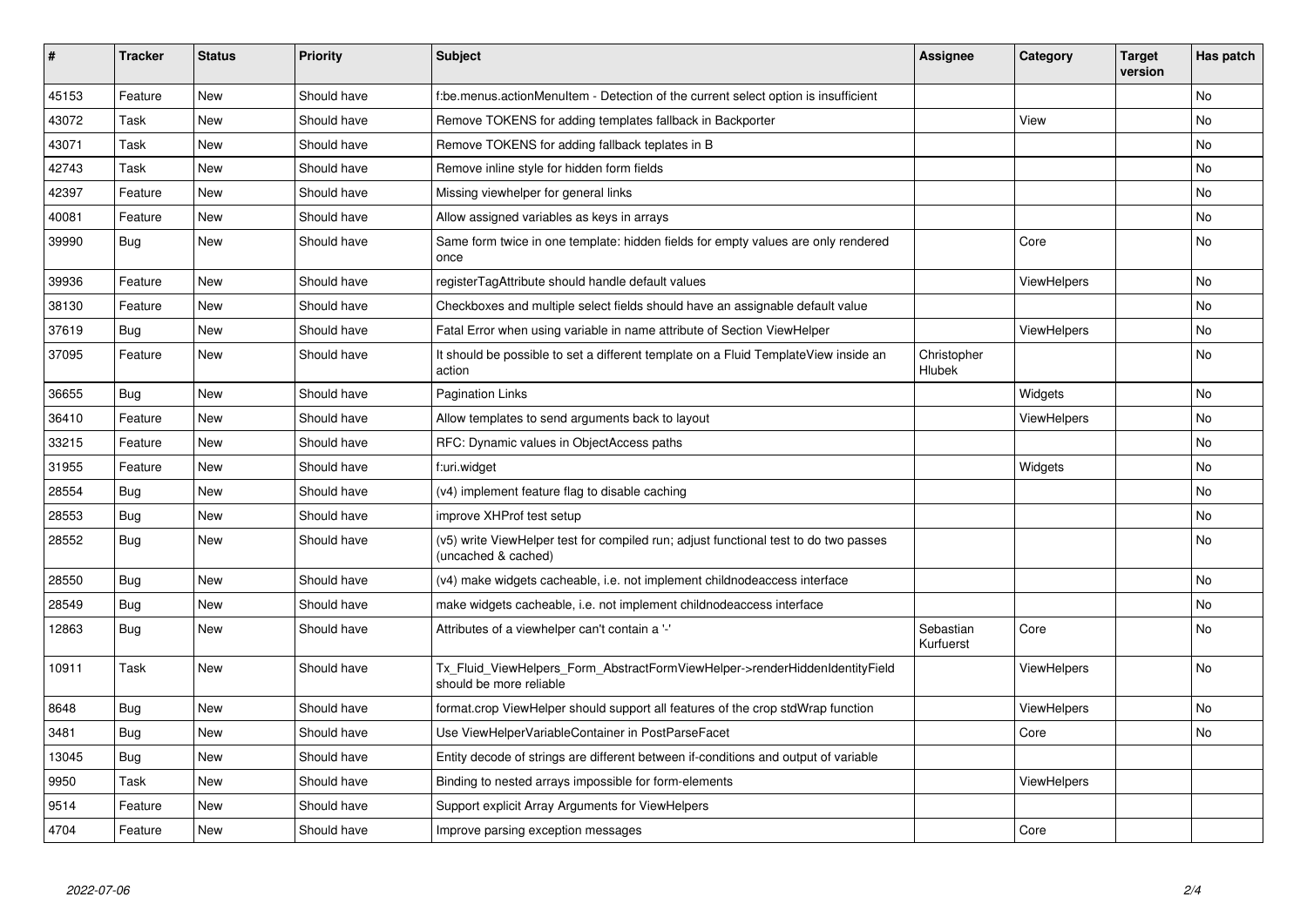| $\#$  | <b>Tracker</b> | <b>Status</b>       | <b>Priority</b> | <b>Subject</b>                                                       | <b>Assignee</b>             | Category    | <b>Target</b><br>version | Has patch |
|-------|----------------|---------------------|-----------------|----------------------------------------------------------------------|-----------------------------|-------------|--------------------------|-----------|
| 28551 | <b>Bug</b>     | Accepted            | Should have     | (v4) backport VHTest                                                 | Sebastian<br>Kurfuerst      |             |                          | <b>No</b> |
| 5933  | Feature        | Accepted            | Should have     | Optional section rendering                                           | Sebastian<br>Kurfuerst      | ViewHelpers |                          | No        |
| 58862 | Bug            | Needs<br>Feedback   | Should have     | FormViewHelper doesn't accept NULL as value for \$arguments          | Bastian<br>Waidelich        | ViewHelpers |                          | Yes       |
| 46289 | <b>Bug</b>     | Needs<br>Feedback   | Should have     | Enable Escaping Interceptor in XML request format                    |                             | View        | 2.0.1                    | No        |
| 46091 | Task           | Needs<br>Feedback   | Should have     | Show source file name and position on exceptions during parsing      |                             |             |                          | No        |
| 36662 | Bug            | Needs<br>Feedback   | Should have     | Checked state isn't always correct when property is collection       | Kevin Ulrich<br>Moschallski | ViewHelpers | 1.1.1                    | No        |
| 33394 | Feature        | Needs<br>Feedback   | Should have     | Logical expression parser for BooleanNode                            | <b>Tobias Liebig</b>        | Core        |                          | No        |
| 8491  | Task           | Needs<br>Feedback   | Should have     | link.action and uri.action differ in absolute argument               | Karsten<br>Dambekalns       | ViewHelpers |                          | No        |
| 3291  | Feature        | Needs<br>Feedback   | Should have     | Cacheable viewhelpers                                                |                             |             |                          | No        |
| 45345 | Feature        | Needs<br>Feedback   | Should have     | Easy to use comments for fluid that won't show in output             |                             |             |                          |           |
| 65424 | Bug            | <b>Under Review</b> | Should have     | SelectViewHelper must respect option(Value Label)Field for arrays    |                             | ViewHelpers |                          | No        |
| 55008 | Bug            | <b>Under Review</b> | Should have     | Interceptors should be used in Partials                              | Christian Müller            |             |                          | No        |
| 53806 | Bug            | <b>Under Review</b> | Should have     | Paginate widget maximumNumberOfLinks rendering wrong number of links | <b>Bastian</b><br>Waidelich | Widgets     |                          | No        |
| 52640 | Feature        | <b>Under Review</b> | Should have     | Create an UnlessViewHelper as opposite to the IfViewHelper           | Marc Neuhaus                |             |                          | No        |
| 50888 | Bug            | <b>Under Review</b> | Should have     | WSOD by changing name of section and if Fluid caches are generated   |                             |             |                          | No        |
| 49756 | Feature        | <b>Under Review</b> | Should have     | Select values by array key in checkbox viewhelper                    |                             |             |                          | No        |
| 47006 | Bug            | <b>Under Review</b> | Should have     | widget identifier are not unique                                     |                             |             |                          | <b>No</b> |
| 46257 | Feature        | <b>Under Review</b> | Should have     | Add escape sequence support for Fluid                                |                             | Core        |                          | No        |
| 44234 | Bug            | <b>Under Review</b> | Should have     | selectViewHelper's sorting does not respect locale collation         |                             | ViewHelpers | 2.1                      | No        |
| 43346 | Feature        | <b>Under Review</b> | Should have     | Allow property mapping configuration via template                    | Karsten<br>Dambekalns       | ViewHelpers | 2.1                      | No        |
| 40998 | <b>Bug</b>     | <b>Under Review</b> | Should have     | Missing parent request namespaces in form field name prefix          | Sebastian<br>Kurfuerst      | ViewHelpers | 1.1.1                    | No        |
| 34682 | <b>Bug</b>     | <b>Under Review</b> | Should have     | Radio Button missing checked on validation error                     |                             | ViewHelpers |                          | No        |
| 52536 | <b>Bug</b>     | <b>Under Review</b> | Should have     | Errorclass not set if no property-attribute set                      |                             |             |                          |           |
| 60856 | Bug            | New                 | Must have       | Target attribute not supported by the form viewhelper                |                             | ViewHelpers |                          | Yes       |